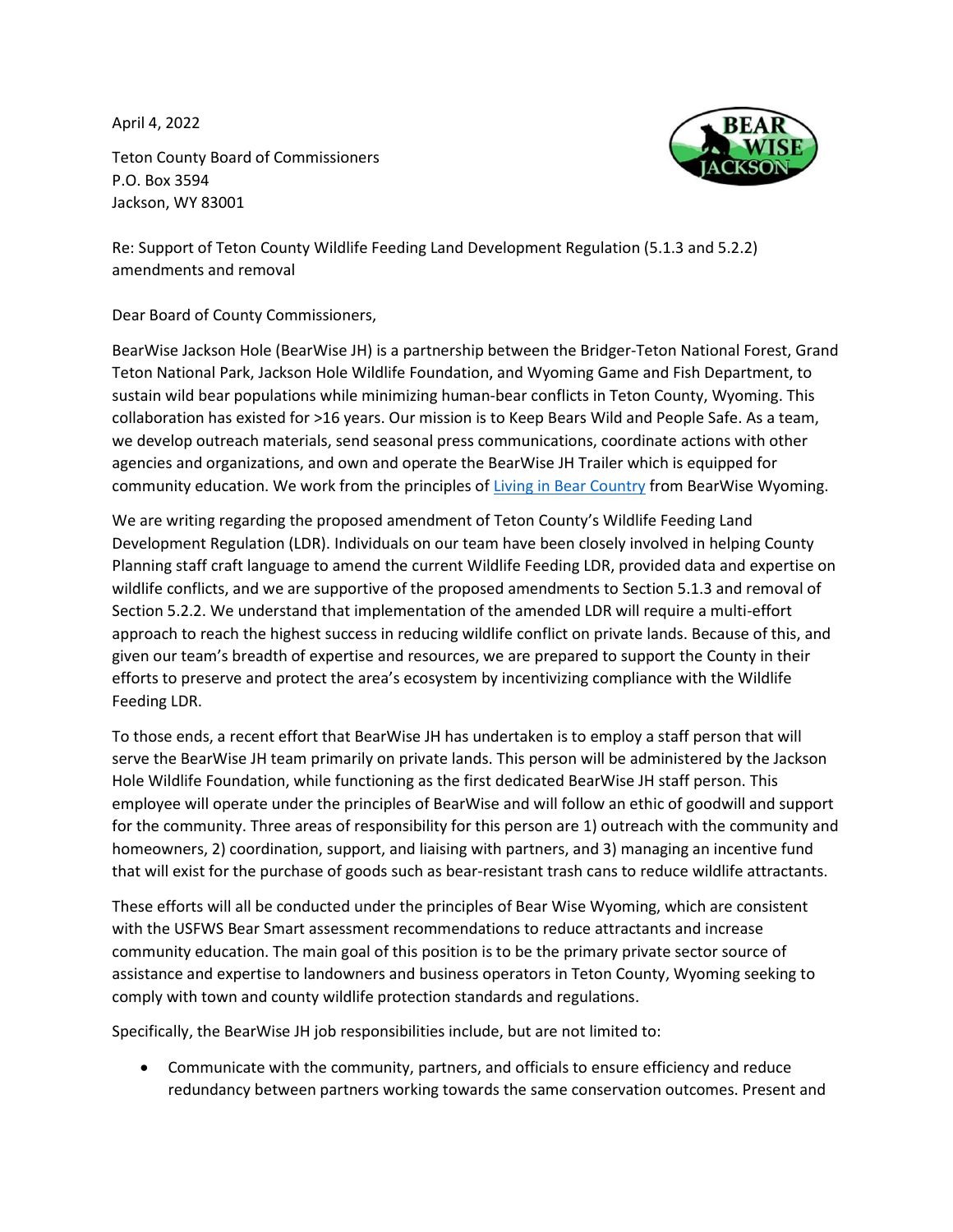report to partners the various activities being conducted throughout the County to reduce wildlife conflicts.

- Manage an incentive fund that will be used to provide materials to home and business owners needing assistance to purchase or build bear-resistant items or structures such as trash cans, electrified fences, and bird feeders. Contributions to the fund will likely come from agency partners, foundations, and individual donors.
- Assist homeowners, property managers, neighborhoods, and community groups to build bearresistant items or structures in compliance with County Regulations, enlisting volunteers as needed to help.
- Provide property assessments for interested homeowners to inform residents how they can reduce attractants on their property.
- Assist partners and enlist volunteers to help with various programs including crabapple tree reduction, garden and fruit harvest, electric fence installation, outreach events, and other efforts to reduce human-wildlife conflicts.

We commend the County for the effort of amending the Wildlife Feeding LDR and we believe this is a positive step in securing both the safety of bears and humans while helping bears remain wild, seeking native food sources in native habitat. We understand that implementing new, broader regulations can be challenging and it is our hope that this BearWise JH staff position will provide relief for the County, understanding our goal to reduce conflicts with bears. The agencies and organization of BearWise JH are the only constant in the management of these resources and are invested in a long-term commitment in these goals. Landscape-scale changes in human behavior often occur slower than public opinion, but the decades of work in grizzly bear recovery by these agencies demonstrate that success is possible.

Please reach out to any of our representatives with questions about BearWise JH or our plans. We have recently included Teton County staff to participate in our efforts and invite the County to formally join us as a BearWise JH partner.

Sincerely,

Jason Willwas

Jason Wilmot Blackrock District Ranger Bridger-Teton National Forest

Salu Lafele

Palmer "Chip" Jenkins Superintendent Grand Teton National Park & John D. Rockefeller, Jr. Memorial Parkway